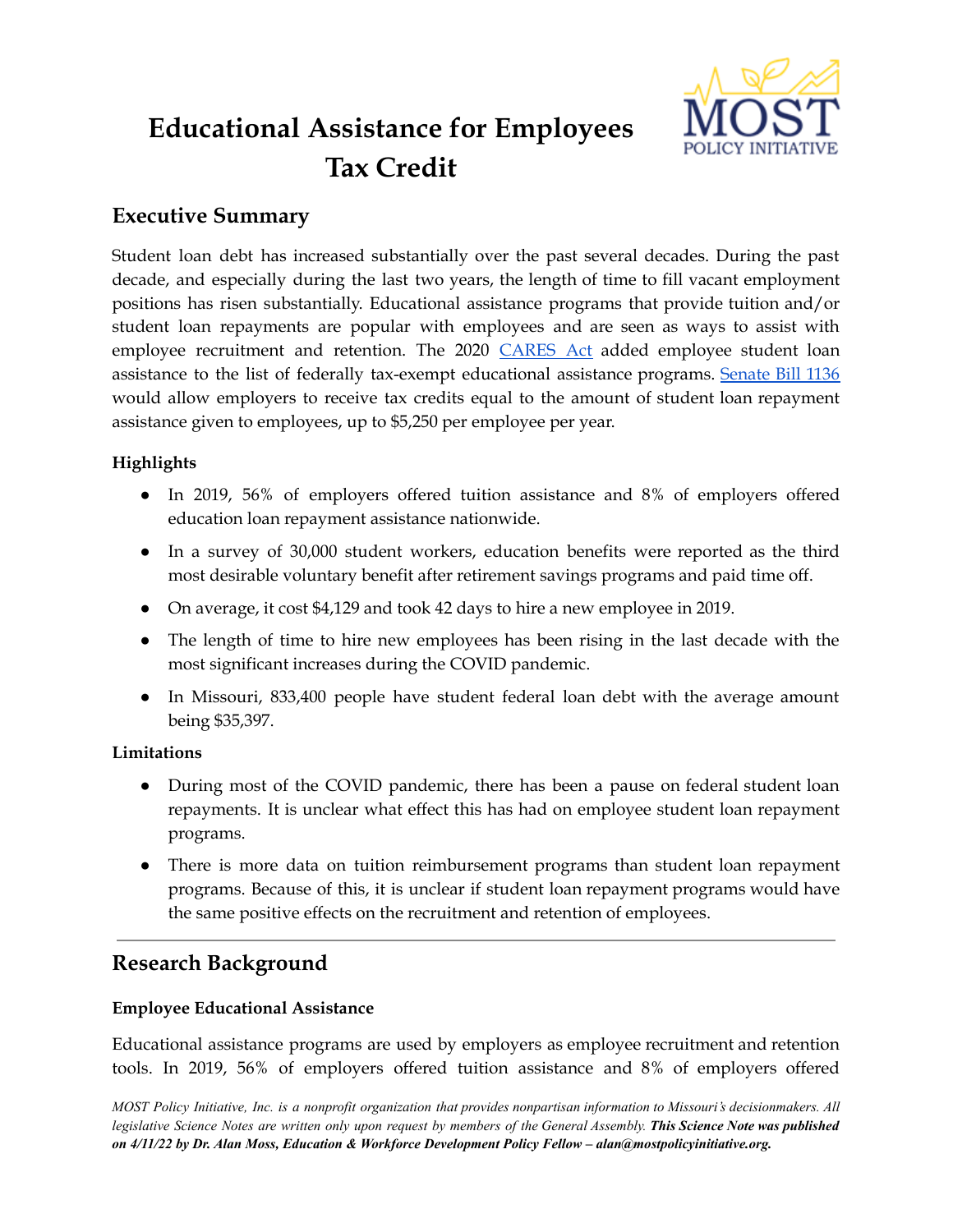education loan repayment assistance according to a report by the Society for Human Resource Management.<sup>1</sup> Educational assistance programs offer clear benefits to employees who can save on education costs. Programs can vary and include different costs such as tuition, school supplies, and student loan assistance. Businesses can also benefit from education assistance programs through increased employee retention and improved recruitment and employee satisfaction. Educational assistance programs are federally tax-deductible up to \$5,250. This means that the costs of such programs are not included in taxable income for businesses.

The 2020 Coronavirus Aid Relief and Economic Security ([CARES\)](https://www.congress.gov/116/bills/hr748/BILLS-116hr748enr.pdf) Act amended federal tax law (26 U.S. [Code](https://www.law.cornell.edu/uscode/text/26/127) § 127) to add education loan reimbursements to the list of educational assistance programs that are tax-deductible through 2025. During most of the COVID pandemic, there has been a pause on federal student loan repayments. It is unclear what effect this has had on employee student loan assistance programs. A 2010 study found that the persons that most commonly benefit from educational assistance programs have majors in business (28%), STEM  $(17%)$ , education  $(15%)$ , and health  $(13%)$ .<sup>2</sup>

#### **Employer Benefits of Education Assistance Programs**

Education assistance programs tend to be popular with workers. In a survey of 30,000 student workers, education benefits were reported as the third most desirable voluntary benefit after retirement savings programs and paid time off.<sup>3</sup> This is important because the costs of hiring and training new employees can be substantial. In 2019, monthly job turnover across all industries nationwide was 3.2%. <sup>4</sup> This number varies significantly by sector with trade/ transportation/ utilities and leisure/ hospitality having the highest turnover with 5% and 4.4%,



respectively. Finance/ insurance and manufacturing, in contrast, had the lowest turnover with 2.2% and 2.1%, respectively. On average, it cost \$4,129 and took 42 days to hire a new employee. 5

**Figure 1. Length of time to fill open job positions over time.** The ratio shows the average time it takes to fill an open position over one month. A higher ratio means that it takes longer to hire on average. Source: U.S. Bureau of Labor Statistics.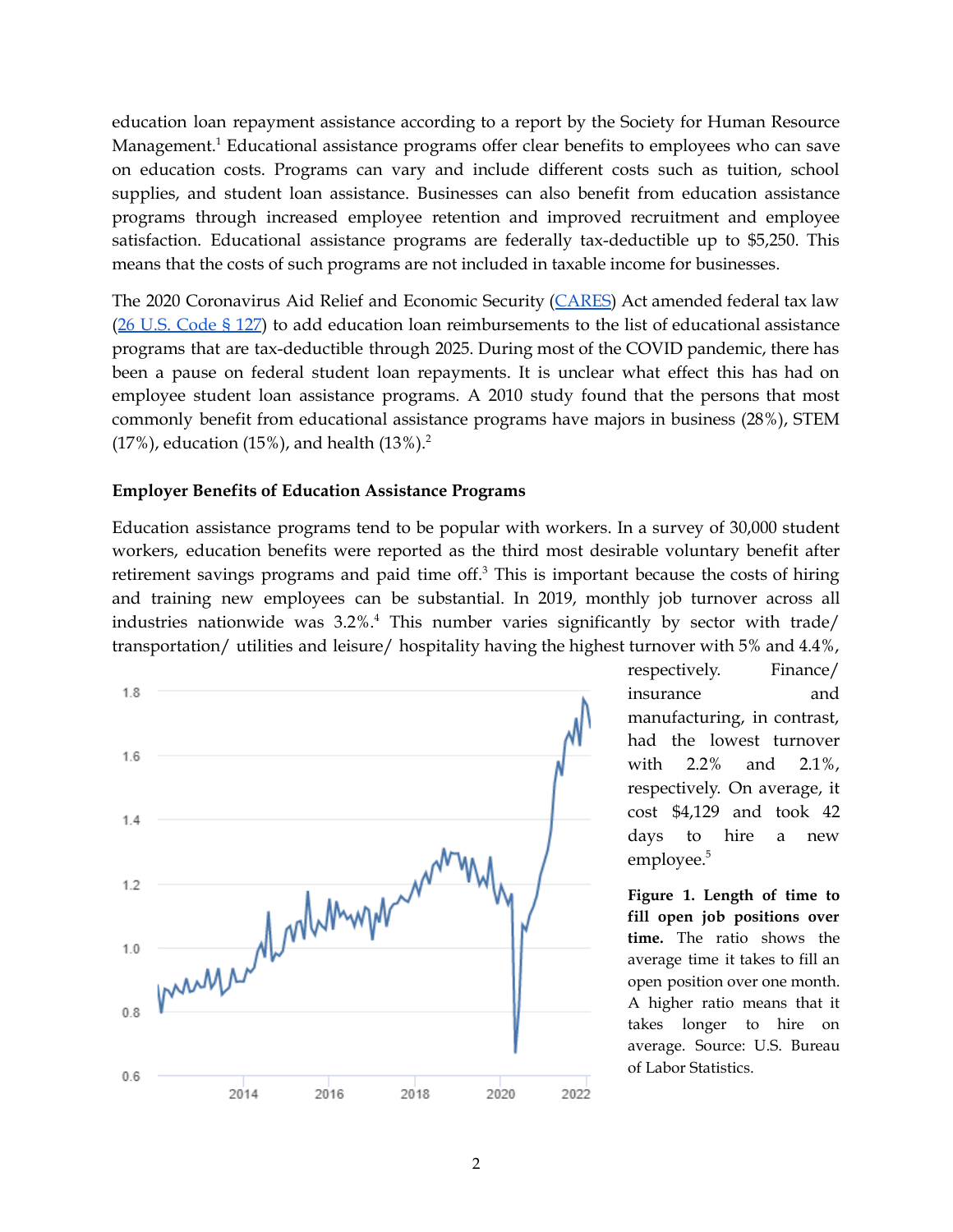The length of time to hire new employees has been rising in the last decade with the most significant increases occurring during the COVID pandemic (**Figure 1**). A white paper on Cigna Corporation's tuition reimbursement program in 2014 found that the program had a 129% return on investment due to decreased recruitment costs. <sup>6</sup> There is more data on tuition reimbursement programs than student loan repayment programs so it is unclear if student loan reimbursement programs would have the same effect on improving recruitment and retaining employees.

#### **Student Debt in Missouri**

Student loan repayment is one way employers can offer educational assistance to employees. The average student federal loan debt in Missouri is \$35,397 and the state's total amount of student federal loan debt at \$29.3 billion. <sup>7</sup> Of Missouri residents, 13.5% of the population (833,400 people) have student debt. Nationwide, student debt has increased steadily and substantially over time. Since 1995, national student debt has increased more than sevenfold and has almost doubled in the last ten years. 8 In the fourth quarter of 2021, national student debt totaled \$1.75 trillion according to the Federal Reserve Bank of St. Louis (**Figure 2**). <sup>9</sup> There are several reasons for this including that tuition has risen even when adjusted for inflation. According to the College Board, average inflation-adjusted tuition over the last two decades has risen 88% for public four-year institutions and 69% for private four-year institutions.<sup>10</sup> As tuition



### **Related Legislation**

Introduced in the 2022 legislative session, SB [1136](https://www.senate.mo.gov/22info/BTS_Web/Bill.aspx?SessionType=R&BillID=75554858) would allow employers who offer education loan assistance to employees to receive a tax credit equal to the amount of assistance. Employees would have to be residents of the state and the tax credit per employee would be up to the federal limit on tax-deductible educational assistance, currently \$5,250 per employee per year.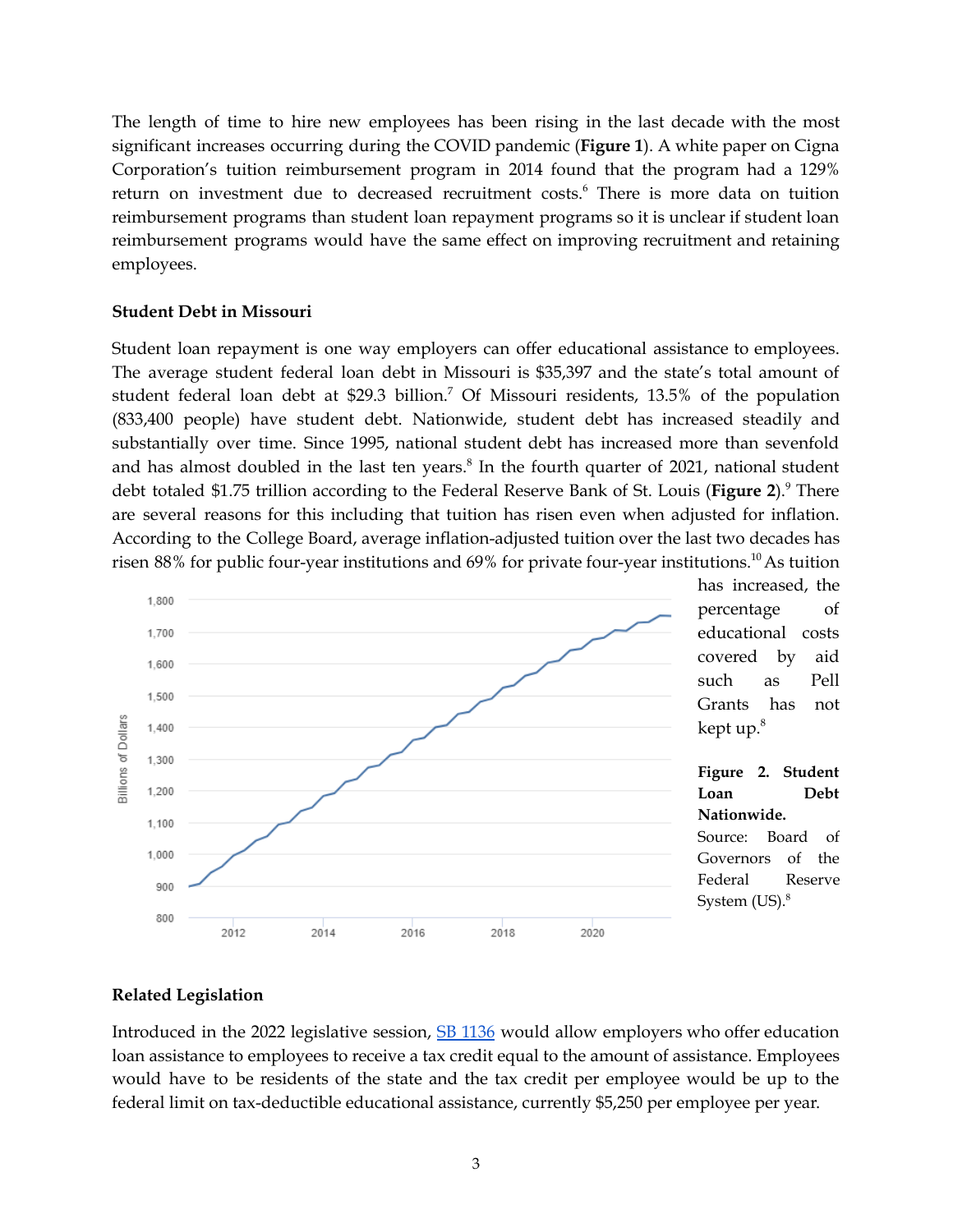## Potential Impact on General Revenue of Proposed Tax Credit

It is difficult to predict what effect the program would have on general revenue. Assuming every Missourian with student debt was able to use the program, the maximum the program could cost per year would be \$4.38 billion [the number of people in Missouri with student loans (833,400) X the maximum individual tax credit (\$5,250)]. However, there are many variables that make predicting the actual cost of the program very difficult. For example, it is unknown how many businesses will utilize the program. Additionally, the amount of student debt per borrower varies significantly and would likely decrease as employees benefit from the program. Also difficult to predict is how this may impact employee retention. Because of this, it is difficult to quantify the economic effect of increasing highly skilled employee recruitment and retention in Missouri. There is also a possibility of an economic stimulus from decreasing student loan debt subsequently increasing individual spending.

### **References**

- 1. SHRM (2021) 2020 Employee Benefits Survey. [https://shrm-res.cloudinary.com/image/upload/v1630503564/2020%20Employee%20Benefits/](https://shrm-res.cloudinary.com/image/upload/v1630503564/2020%20Employee%20Benefits/Benefits_Full_Report_FINAL_1.pdf) [Benefits\\_Full\\_Report\\_FINAL\\_1.pdf](https://shrm-res.cloudinary.com/image/upload/v1630503564/2020%20Employee%20Benefits/Benefits_Full_Report_FINAL_1.pdf)
- 2. SHRM & NAICU. (2010) "Who Benefits from Section 127? A Study of Employee Education Assistance Provided Under Section 127 of the Internal Revenue Code". https://www.naicu.edu/doclib/20100729\_Section\_127\_Study\_-\_2010.pdf
- 3. Bright Horizons (2019) Working Learner Index. [https://www.brighthorizons.com/-/media/BH-New/B2B-Assets/WLI\\_report.ashx?la=en](https://www.brighthorizons.com/-/media/BH-New/B2B-Assets/WLI_report.ashx?la=en)
- 4. Yildirmaz, A., Ryan, C., Nezaj, J. (2019) State of the Workforce Report: Pay, Promotions and Retention. *ADP Research Institute.* [https://www.adpri.org/wp-content/uploads/2020/07/19220244/The-State-of-the-Workforce-F](https://www.adpri.org/wp-content/uploads/2020/07/19220244/The-State-of-the-Workforce-Full-Research-Report-2019.pdf) [ull-Research-Report-2019.pdf](https://www.adpri.org/wp-content/uploads/2020/07/19220244/The-State-of-the-Workforce-Full-Research-Report-2019.pdf)
- 5. SHRM (2019) Human Capital Benchmarking Report. [\(https://www.shrm.org/about-shrm/press-room/press-releases/pages/human-capital-benchm](https://www.shrm.org/about-shrm/press-room/press-releases/pages/human-capital-benchmarking-report.aspx) [arking-report.aspx](https://www.shrm.org/about-shrm/press-room/press-releases/pages/human-capital-benchmarking-report.aspx)
- 6. Lumina Foundation (2016) Talent investments pay off: Cigna realizes return on investment from tuition benefits. White Paper. <https://www.luminafoundation.org/files/resources/talent-investments-pay-off-cigna-full.pdf>
- 7. Hanson, M. (2022) Student Loan Debt by State: Missouri. <https://educationdata.org/student-loan-debt-by-state>
- 8. Peter G. Peterson Foundation (2021) Student debt has increased sevenfold over the last couple of decades. Here's why. [https://www.pgpf.org/blog/2021/10/student-debt-has-increased-sevenfold-over-the-last-coupl](https://www.pgpf.org/blog/2021/10/student-debt-has-increased-sevenfold-over-the-last-couple-decades-heres-why#:~:text=The%20Average%20Amount%20Students%20are,driven%20by%20rising%20tuition%20prices) [e-decades-heres-why#:~:text=The%20Average%20Amount%20Students%20are,driven%20by%20](https://www.pgpf.org/blog/2021/10/student-debt-has-increased-sevenfold-over-the-last-couple-decades-heres-why#:~:text=The%20Average%20Amount%20Students%20are,driven%20by%20rising%20tuition%20prices) [rising%20tuition%20prices](https://www.pgpf.org/blog/2021/10/student-debt-has-increased-sevenfold-over-the-last-couple-decades-heres-why#:~:text=The%20Average%20Amount%20Students%20are,driven%20by%20rising%20tuition%20prices).